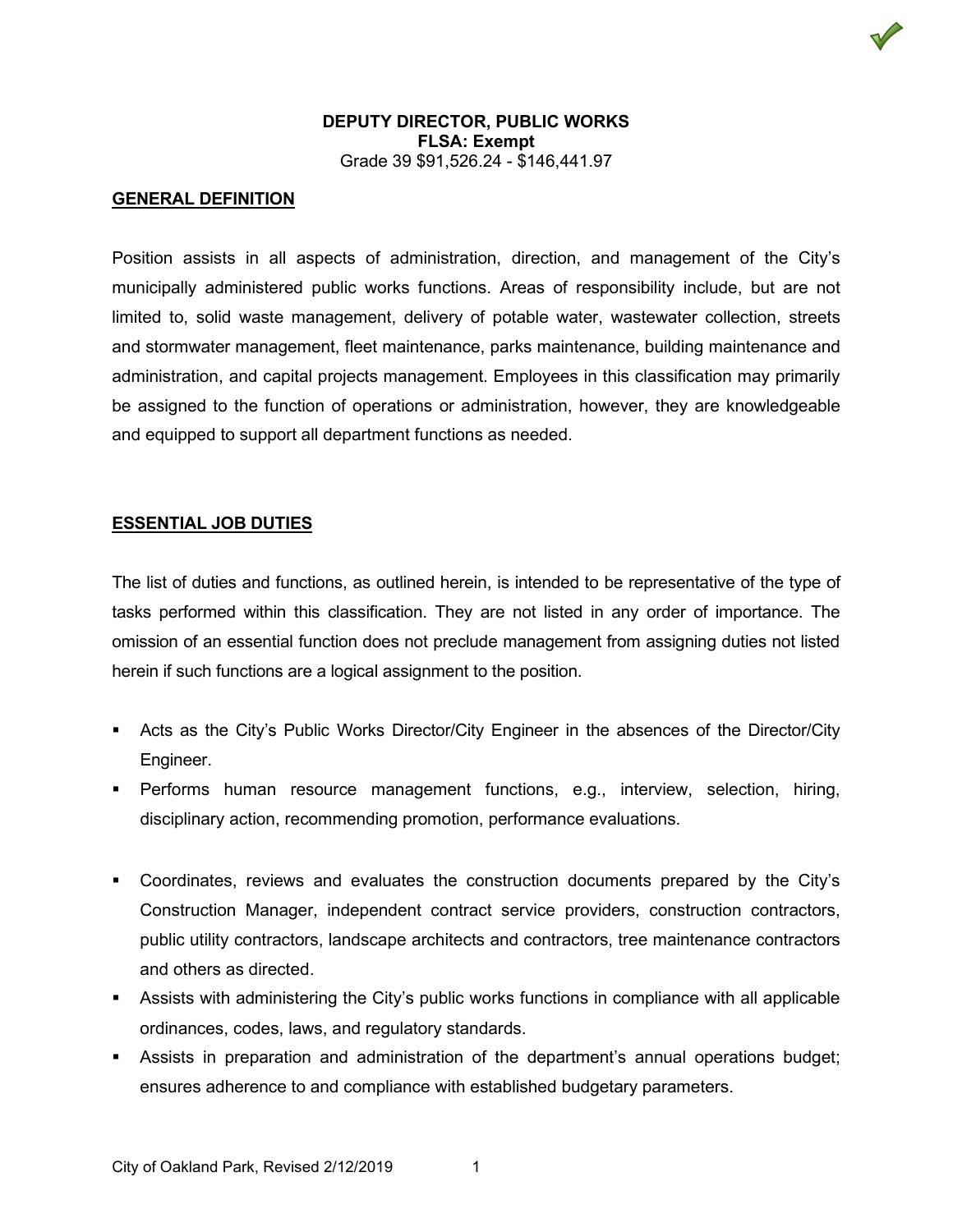- Manages purchasing activities and payroll administration for the department.
- Develops and recommends operating policies and procedures to ensure regulatory compliance, improve operational performance, and efficiently administer budgeted funds.
- Represents the department, Director and City in meetings, conferences, and professional association forums as directed.
- Participates in comprehensive review and evaluation of the City's public works function; provides recommendations for improving efficiency and systems for future service needs.
- Conducts planning research and other special projects as requested by the Director regarding public works services and capital development needs and City growth and development initiatives.
- Communicates with co-workers, management, citizens, and others in a courteous and professional manner.
- Receives and responds to inquiries and concerns from the general public, local business, and regulatory agencies; researches and provides response and resolution accordingly.
- Manages contracts for services agreements with the State of Florida, Broward County, and governmental agencies consultants.
- Assists in the preparation of plans, specifications.
- Assist in developing selection criteria, for contractors.
- Participates in various development review and pre-development meetings to provide information and guidance applicable to the City's public works development. Maintains current knowledge of trends and developments in the various technical disciplines for application to functions undercharge, e.g., water/wastewater management, streets and stormwater management, solid waste management, parks maintenance, building maintenance and administration, and fleet management.
- Compiles, tracks, analyzes and composes detailed reports regarding performance measures for computation of water loss for water distribution system requires regular attendance to scheduled work shifts.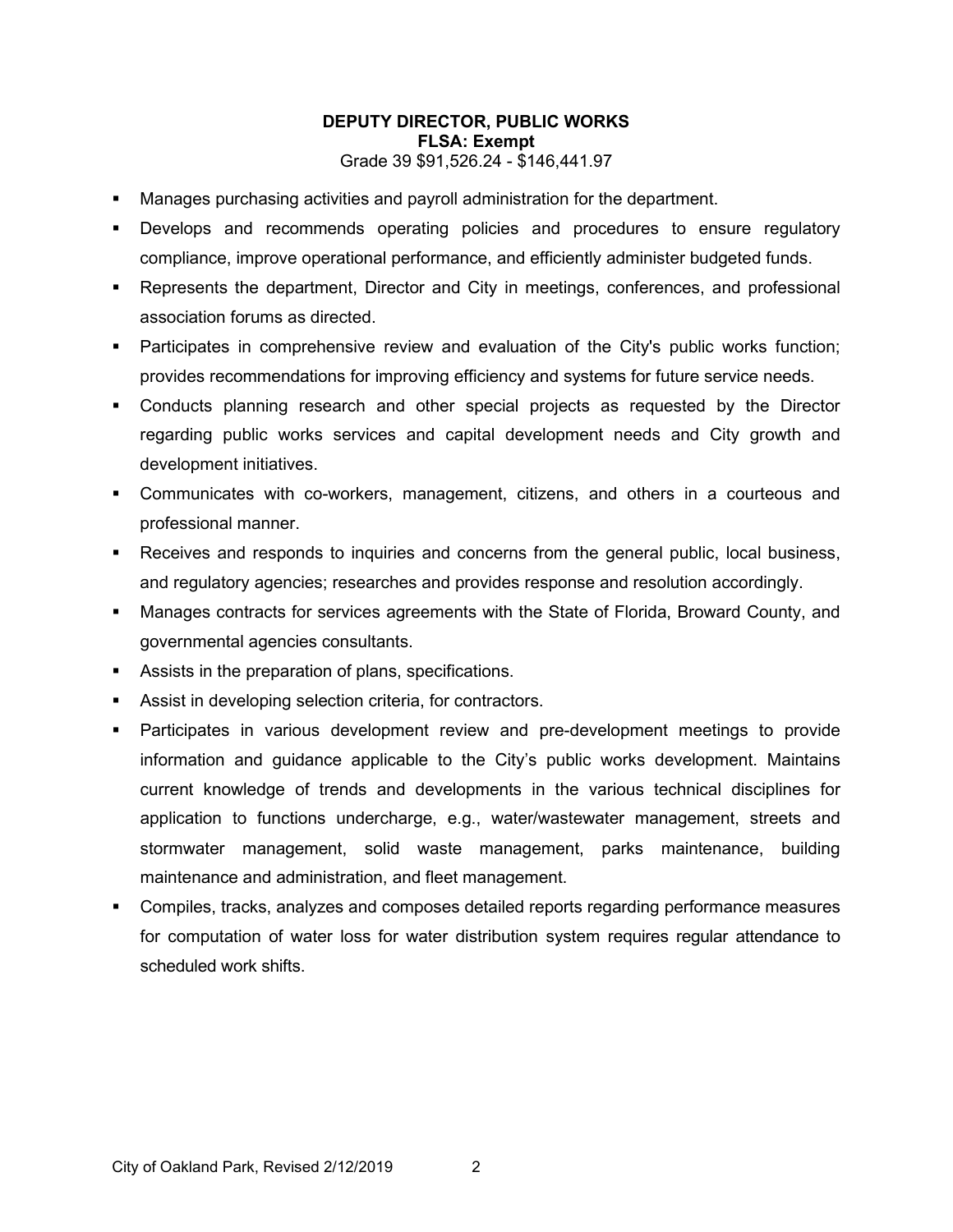### **KNOWLEDGE, SKILLS & ABILITIES**

- Substantial knowledge of the principles and practices applied to the organization, management, and administration of a multi-function department of technically diverse disciplines.
- Substantial knowledge of the municipal services, public utilities, building administration, and capital projects management principles and practices applied to municipal public works.
- Substantial knowledge of the body of available and current information resources applicable to the department's functions for technical research purposes and for special projects.
- Considerable knowledge of legislation affecting public works planning and growth management as applied to current and projected demographic trends.
- Considerable knowledge of the development functions of municipal, county, state, special districts, including the Broward County Department of Planning and Environmental Protection and other departments in the City.
- Considerable knowledge of the principles and practices of public administration, including budget preparation and personnel management.
- Considerable knowledge of modern office practices, with emphasis on computer literacy, word processing, spreadsheet applications, and electronic records and file management.
- Ability to plan, assign, manage and review the work of others in a manner conducive to full performance and compliance with established code, ordinance, statutes and regulatory standards applicable to the work.
- Ability to evaluate, analyze, and provide recommendations regarding the provision of municipal services, or other information as may be determined by City Administration.
- Ability to establish and maintain effective working relationships with internal and external customers, as well as governing and appointed authorities.
- Executive-level interpersonal, leadership, planning, management and communications skills.
- Ability to communicate professionally and effectively verbally, in writing, and in presentations.
- A strong customer service orientation in work and communication with coworkers, management, elected officials and citizens.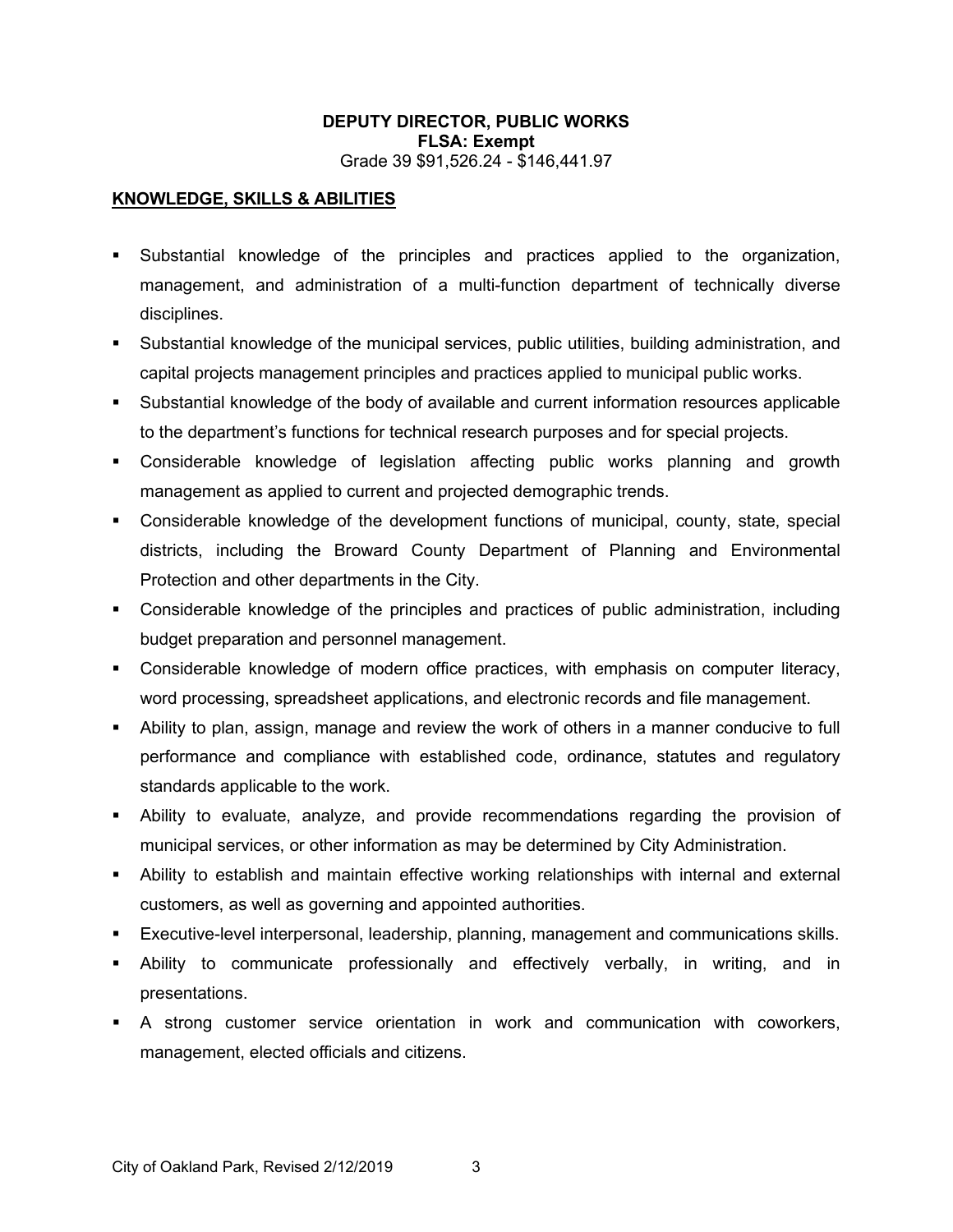### **PHYSICAL REQUIREMENTS**

The City of Oakland Park is an Equal Opportunity Employer. In compliance with the Americans with Disabilities Act (42 U.S. C. 12101 et. seq.), the City of Oakland Park will provide reasonable accommodations to qualified individuals with disabilities and encourages both prospective and current employees to discuss potential accommodations with the employer. The physical demands described here are representative of those that must be met by an employee to successfully perform the essential functions of this job.

Tasks involve the ability to exert light physical effort in sedentary to light work, but which may involve some lifting, carrying, pushing and/or pulling of objects and materials of lightweight 5 pounds). Tasks may involve extended periods of time at a keyboard or workstation. Work is performed in usual office conditions with rare exposure to disagreeable environmental factors. Some tasks require visual abilities. Some tasks require oral communication ability.

## **MINIMUM ACCEPTABLE EDUCATION, TRAINING & EXPERIENCE**

Bachelor's degree from an accredited college or university in Business or Public Administration, Engineering, Construction Management, or related field; five (5) years progressively responsible experience in municipal public works functions, the majority of which shall be acquired in a supervisor or management capacity with broad exposure to administrative aspects of the position, e.g., budget development and administration, human resources management, organization and delegation of responsibilities.

A review of this position has excluded the marginal functions of the position that are incidental to the performance of fundamental job duties. All duties and responsibilities are essential job functions and requirements are subject to possible modifications to reasonably accommodate individuals with disabilities. To perform this job successfully, the incumbent(s) will possess the abilities and aptitudes to perform each duty proficiently. Some requirements may exclude individuals who pose a direct threat of significant risk to the health or safety of themselves or